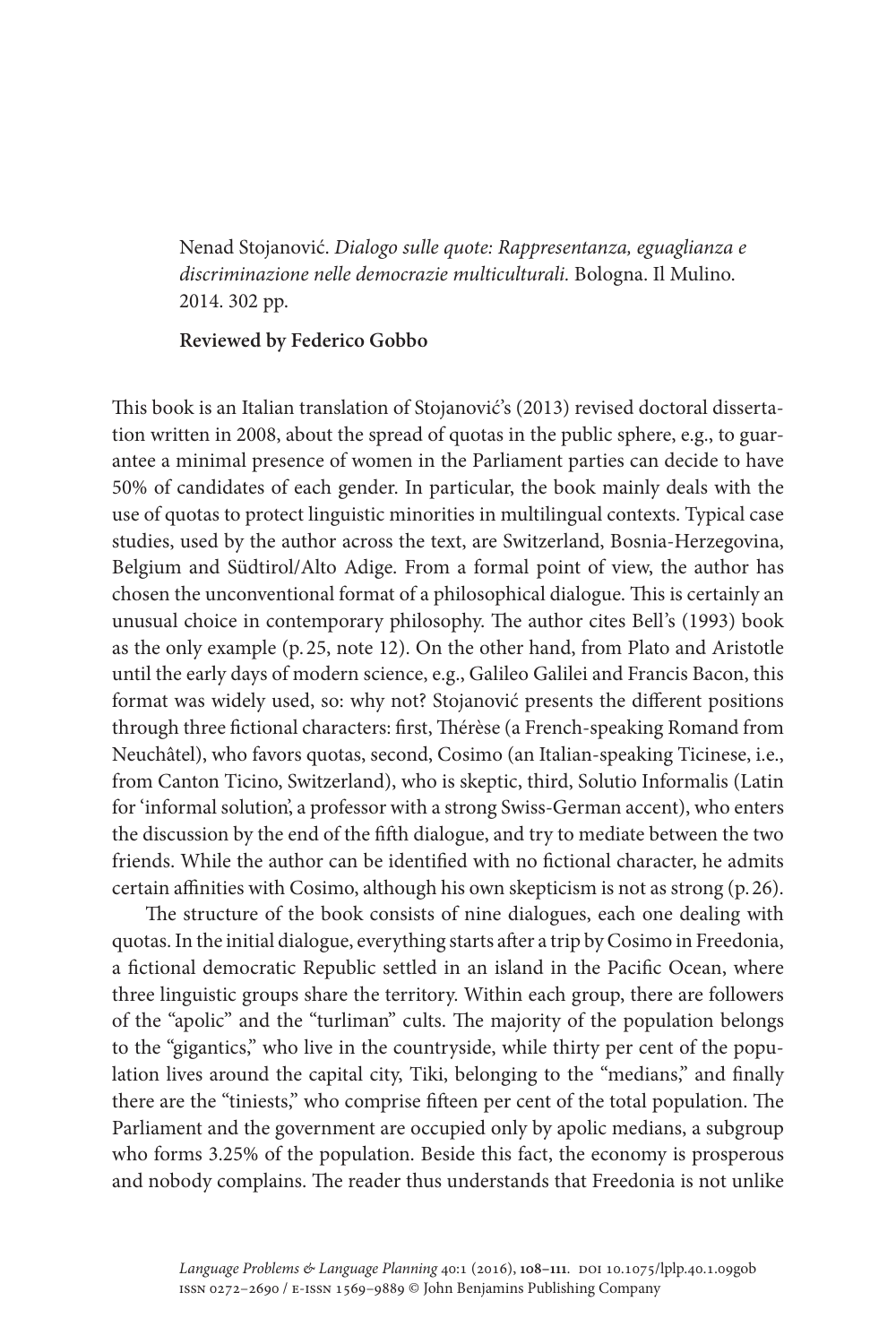the case-studies mentioned above, and this allows the author to address these matters objectively and dispassionately. Each dialogue is then followed by a comment written in a standard academic style, i.e., with all the necessary references to the extant literature, while occasional footnotes can be found in the dialogues themselves.

I will try now to summarize the main arguments for and against quotas. It is not an easy task because of the non-traditional format of the volume, and because it is difficult to define clear-cut positions, which makes the dialogic format a reasonable choice. The main problem with quotas is that they privilege a single identity axis (p. 18): for instance, a Catholic black woman can be part of the quotas of women, Catholics, or Blacks. Another aspect is the positive discrimination: what about an anti-Semite voting for a white man, who is manifestly incompetent for the position, because of the color of his skin? (p. 197)

Theoretically, this can be solved if quotas are kept flexible, temporary, and informal (p. 20). Unfortunately, what usually happens in the public domain is exactly the opposite: once individuals form a group around a concept of quotas, they become a lobby with their own interests and goals, trying to become formal, permanent, and fixed. Some traits are by their own nature more easily changed than others: you can change your place of residence far easier than your mother tongue or your sex (see Table 1, p. 173). Philosophically, accepting quotas implies the existence of collective rights, i.e., rights held by groups *qua* groups — which in concrete violate the democratic principle of 'one person, one vote' (p. 62). In Orwellian terms, in a democracy using quotas, all citizens are equal, but some citizens are more equal than others. The counterargument is that democracy is far more than 'one person, one vote': for the sake of governance, for instance, it is possible to violate that principle. The author refers as an example to the Canton of Geneva (p. 83), where political parties that cannot obtain at least 7.5% of the polls are excluded from the Parliament; is this law discriminating the Turkish minority, which counts less than 1% there? There is no easy answer.

Another problem is that often people do not want to be considered mainly as member of an (ethnic) group instead of 'standard' citizens, especially in post-war democracies (p. 40). In other words, are the beneficiaries of the minority language quotas willing to be considered as such? Or will they be considered 'normal'? An extreme example is the first Swiss Member of Parliament, originally Slovak, who presented herself in traditional dressing, and singing the national anthem in the four national languages of Switzerland during the first meeting (p. 216).

Both positions lead the discourse to another philosophical point, namely the problem of essentialism, which states that personal identity is defined by the belonging to a group and its cultural traits, which are principal properties of the group itself. Let's take the Swiss case as the reference point: the idea here is that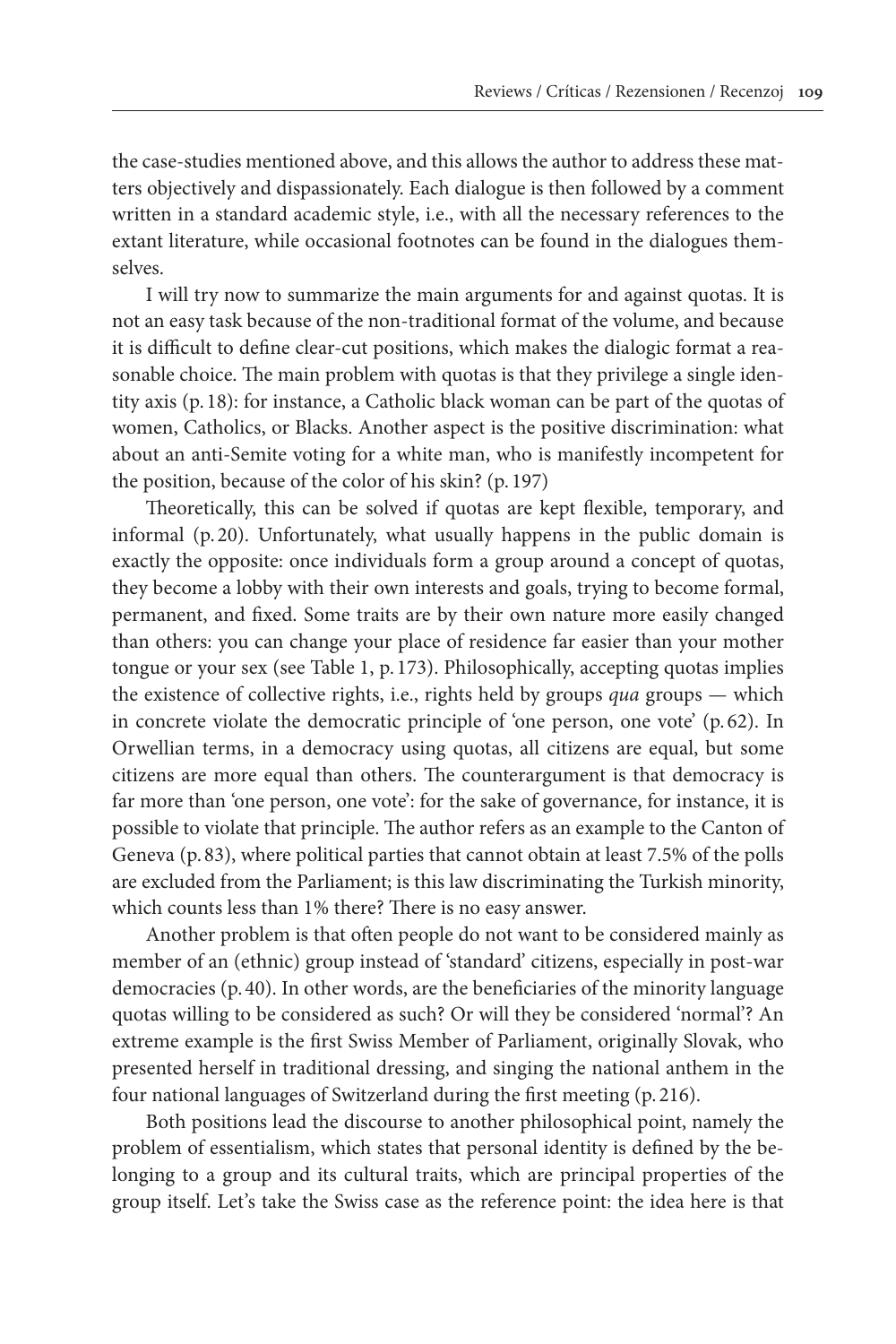only a Ticinese can represent properly a Ticinese, never a Romand, because of the linguistic identity — respectively, Italian in the first case, French in the second one. Essentialism is challenged by the notion of linguistic justice as intended by Van Parijs (2011), who argues that political action should be directed towards common good, not the specific interest of linguistic minorities. In this view, translating official documents into English instead of in Italian, the latter an official and national language of Switzerland, can be accepted. Although, it is not by chance that only Italian speaking Members of Parliament denounced this fact as discriminatory, giving rise to the essentialist view again.

At the end of the fifth dialogue — which is in the middle of the discussion, and perhaps the most interesting — Cosimo seems to accept that territorial, nonethnic forms of quotas are reasonable, following the models of Switzerland and the US (Dardanelli & Stojanović, 2011). An interesting discussion is offered on some key authors belonging to multiculturalism, who understand very well the dilemma of quotas, such as Mansbridge, Phillips and Kymlicka (2006). Basically the dilemma of quotas means that it is necessary for institutions to take linguistic and cultural diversity into account but on the other side that the application of quotas can undermine the social cohesion and in the long run they can even be harmful to the minorities that they claim to protect. The second part of the book (dialogues 6, 7 and 8 in particular) is devoted to the presentation of the possible strategies to solve this dilemma: the rigorous application of the principles of nondiscrimination and equal opportunity; informal and formal practices of inclusion of linguistic minorities. Different language policies are considered, but unfortunately not systematically. One of the arguments for quotas is the lack of trust between the different linguistic groups, especially in the aftermath of war or conflict.

In the end, it seems that we live in a world full of quotas and we cannot avoid them. What we can try to do is to make them work by avoiding unwanted paradoxical effects. This book contains more questions than answers, and it causes the reader to consider possible answers to the complex questions posed in this booi. However, the alternation between dialogues and comments is demanding, and different subtopics are reconsidered in different parts of the volume, which makes the task of the serious scholar more difficult than in a standard academic book. Even if quotas are not restricted to language matters throughout the volume, most of the volume is devoted to the public management of linguistic diversity, so it is especially recommended to sociolinguists involved in the relation between language, society and power. As most of the literature is written in English, I think that the author should seriously consider the opportunity to translate it into English in order to reach a broader public.